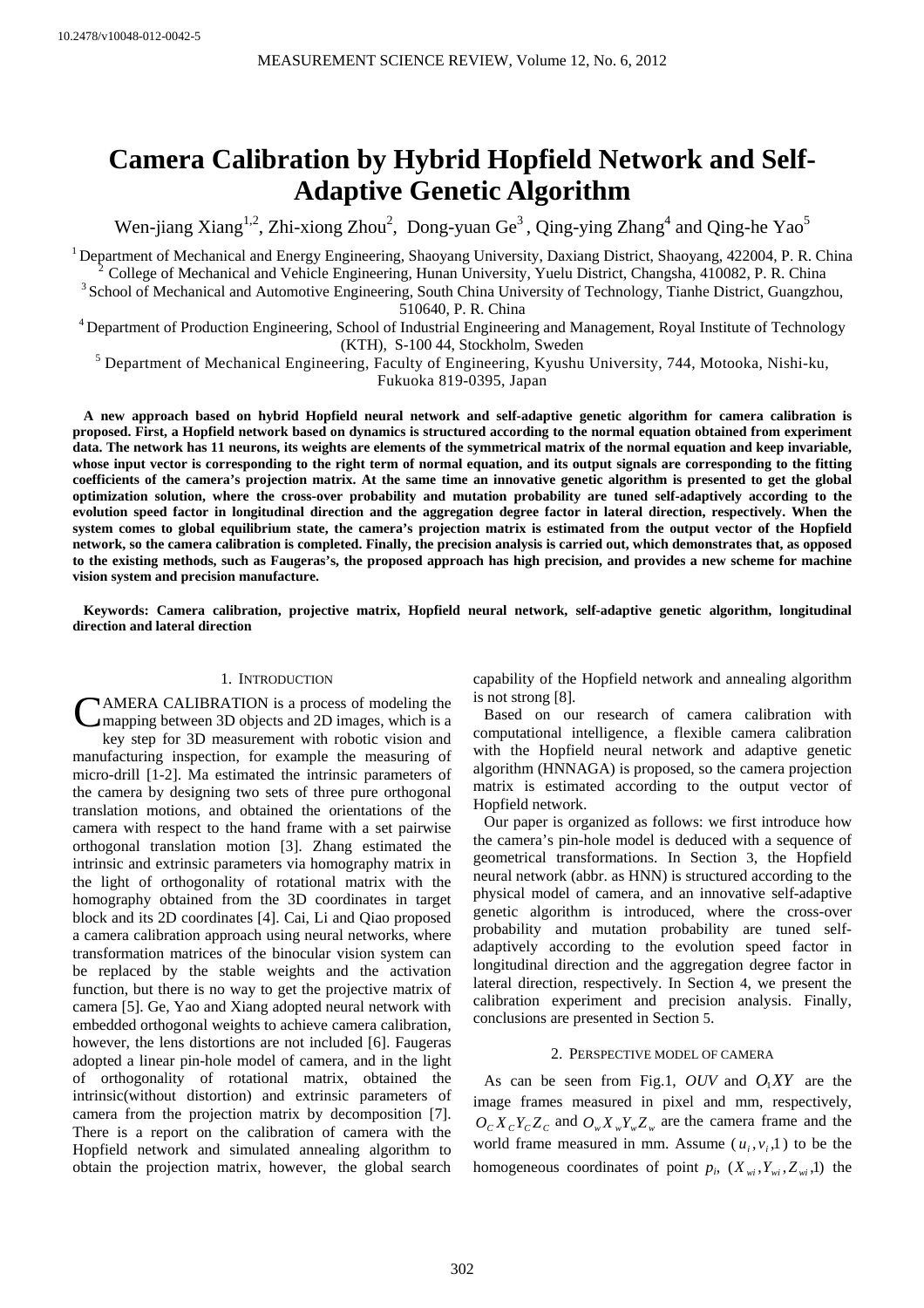homogeneous coordinates of point  $P_i$  in the world frame, the transformation relation of *OUV* and  $O_w X_w Y_w Z_w$  can be described as follows [9-11]:

$$
\mathbf{Z}_{ci} \begin{bmatrix} u_i \\ v_i \\ 1 \end{bmatrix} = \begin{bmatrix} m_{11} & m_{12} & m_{13} & m_{14} \\ m_{21} & m_{22} & m_{23} & m_{24} \\ m_{31} & m_{32} & m_{33} & m_{34} \end{bmatrix} \begin{bmatrix} X_{wi} \\ Y_{wi} \\ Z_{wi} \\ 1 \end{bmatrix}
$$
 (1)



Fig.1. Perspective model of camera

With the eliminating of  $Z_{ci}$  in Eq. (1), we have:

$$
f_{2i-1}v = m_{34}u_i, i = 1, 2, \cdots, n
$$
  
\n
$$
f_{2i}v = m_{34}v_i, i = 1, 2, \cdots, n
$$
 (2)

where  $f_{2i-1} = [X_i \ Y_i \ Z_i \ 1 \ 0 \ 0 \ 0 \ -X_i u_i \ -Y_i u_i \ -Z_i u_i]$ ,  $f_{2i} = \begin{bmatrix} 0 & 0 & 0 & 0 & X_i & Y_i & Z_i & 1 & -X_iu_i & -Y_iu_i & -Z_iu_i \end{bmatrix}$ ,  $\mathbf{v} = [m_{11}, \dots, m_{14}, m_{21}, \dots, m_{24}, m_{31}, \dots, m_{33}]^T$ , If *n* points' coordinates in OUV and  $O_W X_W Y_W Z_W$  are tested, an overdetermined equation is obtained and described as follows

$$
Fv = e \tag{3}
$$

where  $\vec{F}$  is  $2n \times 11$  matrix, consisting of row vectors such as  $f_1$  ,  $f_2$  ,  $\cdots$ ,  $f_{2i-1}$ ,  $f_{2i}$  ,  $\cdots$ ,  $f_{2n}$  , and  $\boldsymbol{e} = [u_1 \quad v_1 \quad u_2 \quad v_2 \quad \cdots \quad \cdots \quad u_n \quad v_n]^T$  is column vector. Thus, the normal equation can be obtained by pseudo-inverse means as follows:

$$
\boldsymbol{F}^T \boldsymbol{F} \boldsymbol{v} = \boldsymbol{I} \tag{4}
$$

where  $F^T F$  is a symmetric matrix, whose elements are  $a_{ij}$  $(i = 1, \dots, 11, j = 1, \dots, 11)$ , and  $\mathbf{I} = \mathbf{F}^T \mathbf{e}$ . Let  $\mathbf{A} = \mathbf{F}^T \mathbf{F}$ , thus we have

$$
A v = I \tag{5}
$$

## 3. CAMERA CALIBRATION WITH HYBRID HOPFIELD NETWORK AND INNOVATIVE GENETIC ALGORITHM

# *3.1. Design of THE Hopfield neural network*

While the camera calibration is carried out, a continuous Hopfield neural network based on dynamics is adopted. Its structure is shown in Fig.2, whose inputs are elements of vector  $I$  in Eq.(5), the weights of the network keep invariable during the iteration, which are the elements of symmetric matrix  $\vec{A}$  in Eq.(5), and state variables  $v_1(t)$ ,  $v_2(t)$ ,  $\cdots$ ,  $v_{11}(t)$  are elements of vector  $v$  in Eq.(5). Thus, the pin-hole model of camera is transformed to the form of Hopfield network. As for the  $i^{\text{th}}$  neuron,  $u_i$  is the input signal of  $i<sup>th</sup>$  neuron, which is composed of two groups: external input  $-I_i$ , and  $\sum_{j=1}^{11}$  $j=1$  $a_{ij}v_j$ , i.e., the feedback links with other neurons, where  $a_{ij}$  is a corresponding element of matrix  $\vec{A}$  in Eq. (5);  $\vec{R}$  and  $\vec{C}$  are the input resistor and capacitor[12-14].



Fig.2. Structure of Hopfield network

According to Kirchhoff's current law, the relation of i<sup>th</sup> neuron's input and output is

$$
C_i \frac{du_i}{dt} = \sum_{j=1}^{11} a_{ij} v_j - I_i - \frac{u_i}{R_i}, \quad i = 1, 2, \cdots, 11 \tag{6}
$$

The network's activation function is the hyperbolic tangent function, that is

$$
v_i = g(u_i) = S_i \frac{1 - e^{-\lambda_i u_i}}{1 + e^{-\lambda_i u_i}} \tag{7}
$$

where  $\lambda_i$  is curve's slope at the principle point.

At the same time, we define energy function as follows

$$
E_N = -\frac{1}{2} \sum_{i=1}^{11} \sum_{j=1}^{11} a_{ij} v_j v_i + \sum_{i=1}^{11} \frac{1}{R_i} \int_0^{v_i} g_i^{-1}(v) dv + \sum_{i=1}^{11} I_i v_i \quad (8)
$$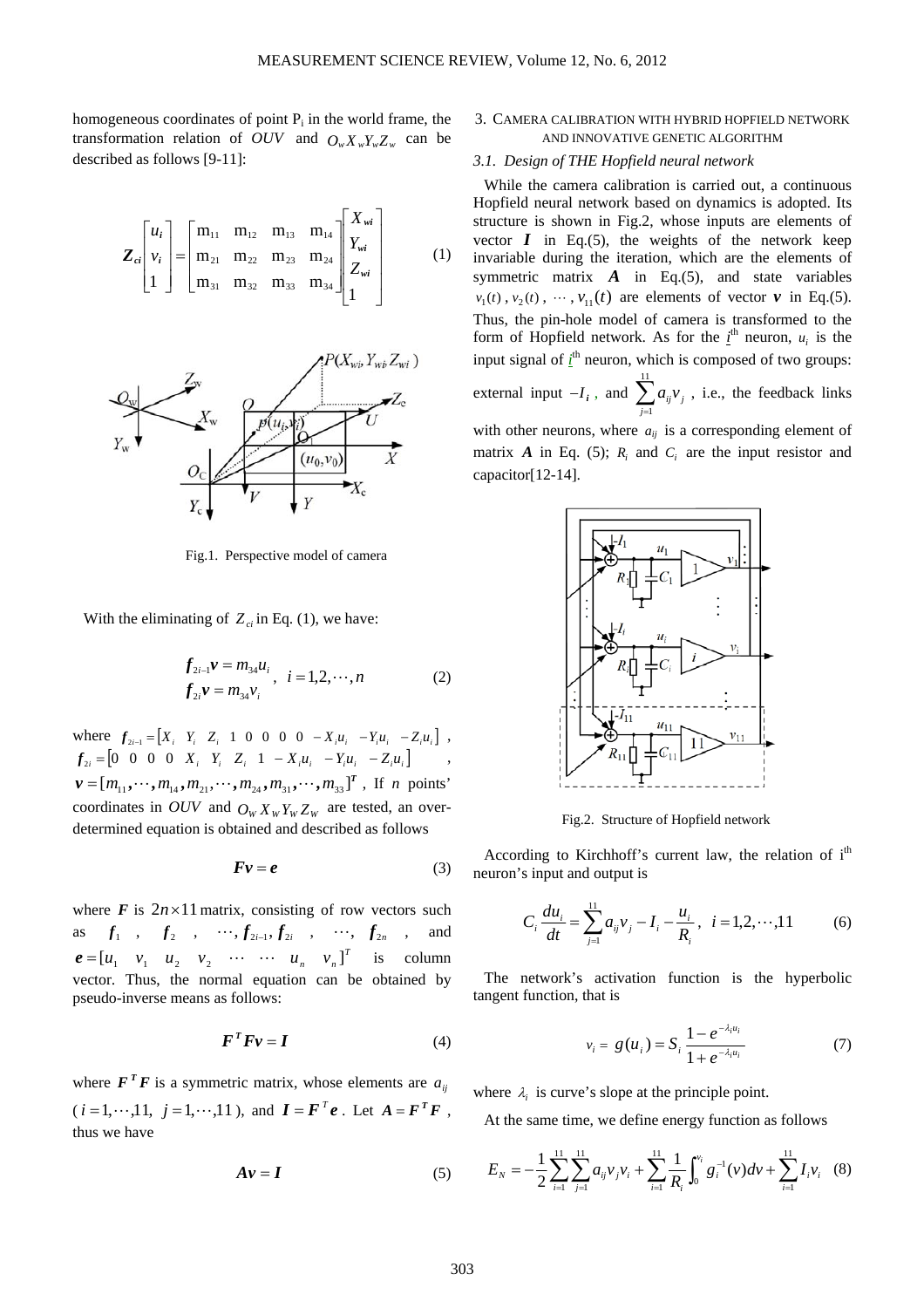where  $g^{-1}(v_i)$  is inverse function of  $g(u_i)$ , because *A* is a symmetrical matrix, thus

$$
\frac{dE_N}{dt} = \sum_{i=1}^{11} \frac{\partial E_N}{\partial v_i} \cdot \frac{dv_i}{dt} = -\sum_{i=1}^{11} C_i \frac{dg^{-1}(v_i)}{dv_i} (\frac{dv_i}{dt})^2 \tag{9}
$$

Because  $C_i > 0$ ,  $v_i = g(u_i)$  and its inverse function  $g^{-1}(v_i)$ is monotonously ascending, so  $dE_N/dt \leq 0$  and the network will come to equilibrium along with iterations. Assuming that the  $R_i$  is infinite, thus the third term in right of Eq.(6) can be viewed as zero, so Eq.(6) can be viewed as Eq.(5) while  $C_i$  (*du<sub>i</sub>* /*dt*) = 0. If the point is the global optimum, the output signals  $v_1$ ,  $v_2$ ,  $\dots$ ,  $v_{11}$  of Hopfield network are taken as elements of fitted projection matrix in Eq.(5).

According to Eq.(6), its iteration algorithm is obtained as follows,

$$
u_i = R_i \left( \sum_{j=1}^{11} (a_{ij}v_j - I_i)(1 - \exp(-t/R_i C_i)) \right) + u_{i-1} \exp(-t/R_i C_i)
$$
\n(10)

where *t* is the integral time.

#### *3.2. Self-adaptive genetic algorithm*

Genetic algorithm is stochastic search mechanics, which consists of reproduction, cross-over and mutation. In the solving program, an individual consist of 11 variables, which are the output signals  $v_1, v_2, \dots, v_{11}$  of Hopfield network, and the real code is adopted to obtain the individuals at random [15]. If two individuals are denoted as vector  $i(t)$  and  $j(t)$  at t<sup>th</sup> generation, their distance is  $H_t$ ( $\mathbf{x}_i$ ) =  $\left\| \mathbf{i}(t) - \mathbf{j}(t) \right\|_2$ , which is used to describe the nonsimilarity among individuals, or the non-similarity of the individuals between parent generation and offspring generation. In the experiment, according to the knowledge of camera model's intrinsic and extrinsic parameters, and the experiment circumstances, the search space of every individual is  $(-20000, 20000)$ ; at the same time lets the colony size be M=80, and the iteration timer is 300. In the algorithm, cross-over probability and mutation probability are adjusted according to the characteristic in longitudinal direction and lateral direction.

The operation of cross-over consists of taking two individuals among the current population and in partially exchanging their respective information, obtaining two individuals who replace them. We adopt the arithmetic cross-over that produces two complimentary linear combinations of the parents:

$$
\begin{cases}\n\boldsymbol{i}(t) = r\boldsymbol{i}(t) + (1-r)\boldsymbol{j}(t) \\
\boldsymbol{j}(t) = (1-r)\boldsymbol{i}(t) + r\boldsymbol{j}(t)\n\end{cases} \tag{11}
$$

where *r* is a random number between 1 and 0.

Mutation operation serves for introducing a noise into the information of an individual to guarantee a certain variety of

the population. The non-uniform mutation randomly selects one variable of the vector  $\boldsymbol{i}$ ,  $\boldsymbol{j}$ , and sets it equal to a nonuniform random number:

$$
x_n(t) = \begin{cases} x_n(t-1) + (b_i - x_n(t-1))f(t), & 0 \le \lambda_i < 0.5\\ x_n(t-1) - (x_n(t-1) - a_i)f(t), & 0.5 < \lambda_i \le 1 \end{cases}
$$
(12)

where  $x_n(t)$ ,  $x_n(t-1)$  are the n<sup>th</sup> variables of individual vector  $\mathbf{i}(t)$ ,  $a_i$  and  $b_i$  are the lower and upper bound of

$$
x_n(t)
$$
 ;  $f(t) = \lambda_2 \left(1 - \frac{t}{T}\right)^b$ , t denotes the current

generation number, *T* is the maximum number of generations,  $\lambda_1$  and  $\lambda_2$  are random numbers between 1 and 0;  $b = 2$ , is a shape parameter and determines the nonuniform degree of the operation. It is observed that  $f(t)$  monotonically tends to 0 as *t* approaches *T* [16].

1. Evolution speed factor

In longitudinal direction, the evolution's direction and degree of genetic algorithm are forecasted by the individual evolution speed factor. Assuming an individual is denoted as vector  $\mathbf{x}_i(t)$  and  $\mathbf{x}_i(t-1)$  at  $(t-1)$ <sup>th</sup> generation and t<sup>th</sup> generation, respectively, their distance is  $H_t(x_i) = ||x_i(t-1) - x_i(t)||_2$ . If we let the interval of two generations as the sample unit time, the distance  $H_t(x_i)$ can be taken as evolution speed for an individual. In general, the distance of past two generations is larger than the next two generations'. In the paper, let  $H_t(x)$  be the average distance, that is  $H_t(x) = \frac{1}{M} \sum_{i=1}^{M}$  $=\frac{1}{\sqrt{2}}\sum_{n=1}^{M}$  $H_t(x) = \frac{1}{M} \sum_{i=1}^{M} H_t(x_i)$ 1  $f(x) = \frac{1}{x} \sum_{i=1}^{M} H_i(x_i)$ , at the same time

drawing on the experience of the normalization method, the evolution speed factor is written as

$$
e_{t} = \frac{H_{t}(x)}{\max(H_{1}(x), H_{2}(x), \cdots, H_{t}(x))}
$$
(13)

Thus  $0 < e_t \leq 1$ , the larger the  $e_t$ , the faster the evolution speed; while  $e_t$  approximate 0, the algorithm stagnates or the optimal solution is achieved.

2. Aggregation degree factor

In lateral direction, if the individual's diversity decreases too soon during the iteration, the algorithm may not find the global optimization solution for the system. In order to represent the individual's diversity, the aggregation degree factor is introduced. Assuming all individuals' central position coordinate vector is  $x$  in the t<sup>th</sup> generation, the sum

distance of all individuals between *x* is  $d_i = \sum_{i=1}^{M} ||x_i - y_i||$  $d_{t} = \sum_{i=1}^{t} ||x_{i} - x||_{2}$ ,

so the aggregation degree factor is given by the following equation:

$$
\sigma_t = \frac{d_t(x)}{\max(d_1(x), d_2(x), \cdots, d_t(x))}
$$
(14)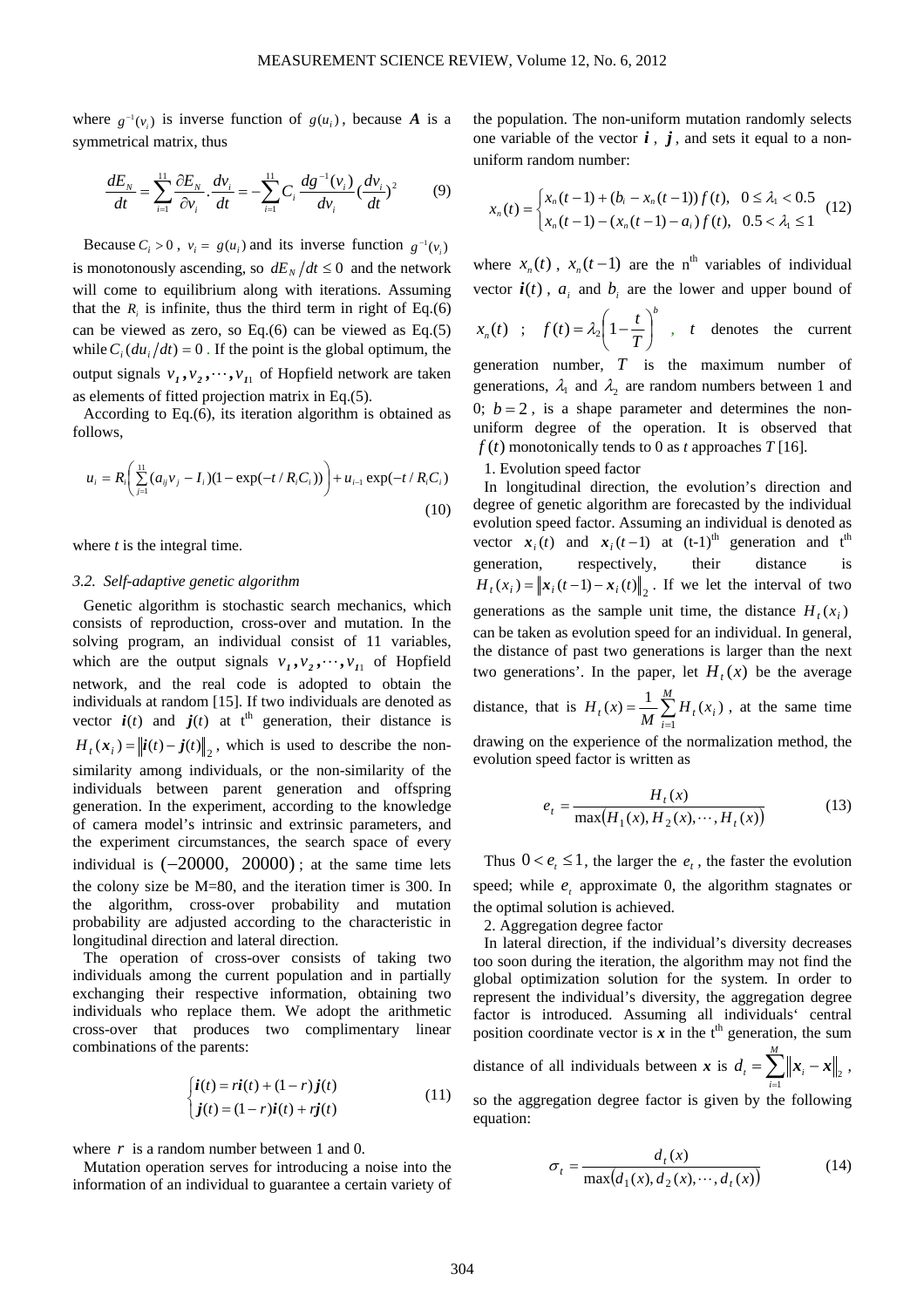It is obvious that  $0 < \sigma$ ,  $\leq 1$ . The bigger the  $\sigma$ , is, the more diverse the individual is, and the individuals' disturbance is more dispersed.

# *3.3. Self-adaptive algorithm of cross-over probability and mutation probability*

If the evolution speed of individuals is high, the algorithm can search optimization solution at a large scope. On the other hand, if the aggregation degree factor of individuals is small, the algorithm will trap into local optimization easily [17-18], so we propose an innovative approach to obtain the global optimization solution. According to the characteristic of the individual's motion trajectory from the lateral direction and longitudinal direction, at the beginning, crossover probability  $p_c$  and mutation probability  $p_m$  should increase along with the increasing of gathering of individuals, and increase with decreasing of individual evolution speed accordingly. On the other hand, to guarantee convergence of algorithm, the cross-over probability  $p_c$  and mutation probability  $p_m$  should adopt a smaller value for individuals with higher fitness degree. The  $p_c$  and  $p_m$  are modified dynamically as follows,

$$
p_c = p_{\text{cini}} - \omega_{ec} \times (e_t - 0.25)^2 - \omega_{\infty} \times (\sigma_t - 0.25)^2 \tag{15}
$$

$$
p_m = p_{min} - \omega_{em} \times (e_t - 0.4)^2 - \omega_{em} \times (\sigma_t - 0.45)^2
$$
 (16)

where  $\omega_{ec}$ ,  $\omega_{em}$ ,  $\omega_{\sigma c}$  and  $\omega_{\sigma m}$  are the coefficients of evolution speed factor and aggregation degree factor; their ranges are defined as  $0 < \omega_{ec}$ ,  $\omega_{em} < 1$ ,  $0 < \omega_{\sigma c}$ ,  $\omega_{\sigma m} < 1$ . In the experiment, let  $p_{\text{cini}} = 0.7$ ,  $p_{\text{min}} = 0.1$ , which are initial values, and keep invariant in iteration. And let  $\omega_{ec} = 0.4$ ,  $\omega_{em} = 0.2$ ,  $\omega_{\sigma} = 0.1$  and  $\omega_{\sigma} = 0.75$ . Self-adaptive tunings of cross-over probability  $p_c$  and mutation probability  $p<sub>m</sub>$  are shown in Fig.3, where AD factor denotes aggregation degree factor, and ES factor denotes evolution speed factor.



Fig.3. Self-adaptive tuning of  $p_c$  and  $p_m$ 

## *3.4. Flowchart of THE calibration program*

The flow chart of the program is illustrated in Fig.4. In the calibration program, let  $R = 100000$ ,  $C = 1$ ,  $t = 0.0001$ ,  $s = 1$ ,  $\lambda = 0.001$ . Because the energy function is negative, as can be seen from Eq.(8), so in the iteration algorithm, in order to made the motion trajectory come to the least Lyapunov function, let

$$
u_i = -R_i \bigg( \sum_{j=1}^{11} (a_{ij}v_j - I_i)(1 - \exp(-t/R_iC_i)) \bigg) + u_{i-1} \exp(-t/R_iC_i)
$$

The Hopfield neural network is trained 5 times for each individual in every generation.  $1/(E - 1 \times 10^{-12})$  is taken as fitting function of genetic algorithm, where *E* is the performance index of the Hopfield network, and the constant  $1 \times 10^{-12}$  is taken as offset value to avoid the performance index of the Hopfield network to approach 0. According to the evolution speed factor and aggregation degree factor we judge whether the system comes to the neighborhood of global optimization state (abbr. as NGOS). If not, the next vector, which is row vector of matrix *A* , is put into the system; and if all vectors are over, next round is restarted again; else the program only runs Hopfield to obtain the precision solution. When the system comes to global equilibrium state, the outputs of the networks converge to stable values, which can be taken as the elements of camera's projection matrix, thus the camera calibration is finished.



Fig.4. Flowchart of calibration program

## 4. CALIBRATION EXPERIMENT AND ANALYSIS OF PRECISION

## *4.1. Calibration experiment*

The eye-hand system of the robot consists of 4 free degree manipulators, camera, target block, servo control system and so on, which is shown in Fig.5. In the camera calibration experiment, firstly the 3D coordinates of the feature points are measured relative to a selected world coordinate system. Then the images of target block are taken with the camera, and the feature extraction is carried out, so the edge information of blind holes is obtained using a technique based on edge-detection, which is shown in Fig.6. Finally, the 2D coordinates of blind holes' center in the image planes are estimated with sub-pixel accuracy [19-20].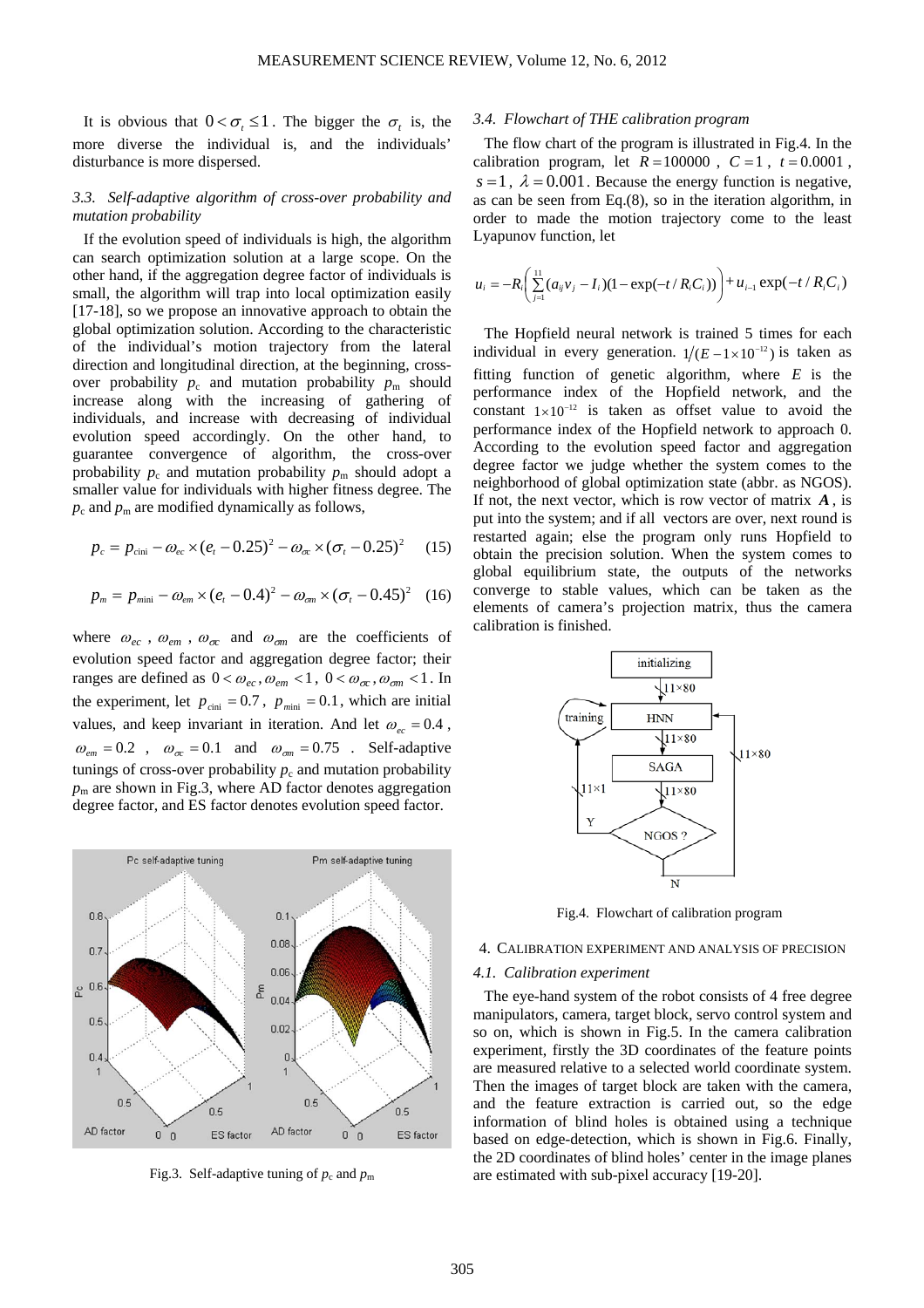

Fig.5. Vision system and manipulator



Fig.6. Sampled calibration block image

In the camera calibration program, the improved genetic algorithm drives the individuals to come to the neighborhood of the global optimization state, when the Hopfield network comes to the global equilibrium state and the stable output vector is obtained, from which the projection matrix of camera is estimated and shown in Table 1.

Table 1. Camera projection matrix obtained from the outputs of Hopfield network

| $2.3147 \times 10^{1}$                                                   | $-1.0659$            | 8.2205 | $-2.0448 \times 10^{2}$ |
|--------------------------------------------------------------------------|----------------------|--------|-------------------------|
| $8.8249\times10^{-1}$                                                    | $2.3592\times10^{1}$ | 9.6617 | $5.9399 \times 10^{2}$  |
| $-9.5297 \times 10^{-4}$ $5.0855 \times 10^{-4}$ $2.7898 \times 10^{-2}$ |                      |        |                         |

### *4.2. Analysis of precision*

There is no unified precision index standard for a machine vision system, in the precision analysis experiment, let image residual errors be taken as calibration precision. First, the projected points' coordinates in the image plane are estimated according to the projection matrix and 3D coordinates of sampled points in world frame, then image errors between estimated coordinates and actual tested coordinates are taken as calibration precision of camera, which can be expressed as follows.

$$
\delta_u = \sqrt{(u_i - u)^2 + (v_i - v)^2}
$$
 (17)

If the coordinates of projected points in the image plane are estimated according to the projection matrix and 3D coordinates, we have

$$
u_i = (m_{11}X_{wi} + m_{12}Y_{wi} + m_{13}Z_{wi} + m_{14})/(m_{31}X_{wi} + m_{32}Y_{wi} + m_{33}Z_{wi} + m_{34})
$$
\n(18)

$$
v_i = (m_{21}X_{wi} + m_{22}Y_{wi} + m_{23}Z_{wi} + m_{24})/(m_{31}X_{wi} + m_{32}Y_{wi} + m_{33}Z_{wi} + m_{34})
$$
\n(19)

So the coordinates of projected points ( $u_i$ ,  $v_i$ ) in the image plane are obtained.

While the calibration precision of camera is carried out, we move the manipulator to have the target block at some integral number positions, such as 450.000 mm and 410.00 mm in Z axis. 6 feature points are chosen at random, and the coordinates of their center in the world frame are measured, which are shown in Table 2. Then the actual tested 2D coordinates of blind hole center are obtained from the image of the target block, which are shown in the 1<sup>st</sup> line of Table 3. Then according to the results of camera calibration with the proposed approach, the coordinates of feature points projected in image planes are estimated according to Eqs.(18) and (19), which are obtained and shown in the  $2<sup>nd</sup>$  line of Table 3.

Finally, according to equation (17), the precision indices for the proposed technique are shown in the  $3<sup>rd</sup>$  line of Table 3.

If the camera calibration method, such as the Faugeras approach, is adopted, where the least square method (abbr. as LSM) is used to carry out data processing, so the projection matrix of camera is obtained and shown in Table 4.

Table 2. 3D coordinates of sampled points (/mm)

| No.1                         | No. 2                         | No. 3                         |
|------------------------------|-------------------------------|-------------------------------|
| (46.0005, 25.0068, 450.0000) | (126.0098, 65.0108, 450.0000) | (66.0047, 105.0050, 450.0000) |
| No. 4                        | No. 5                         | No. 6                         |
|                              |                               |                               |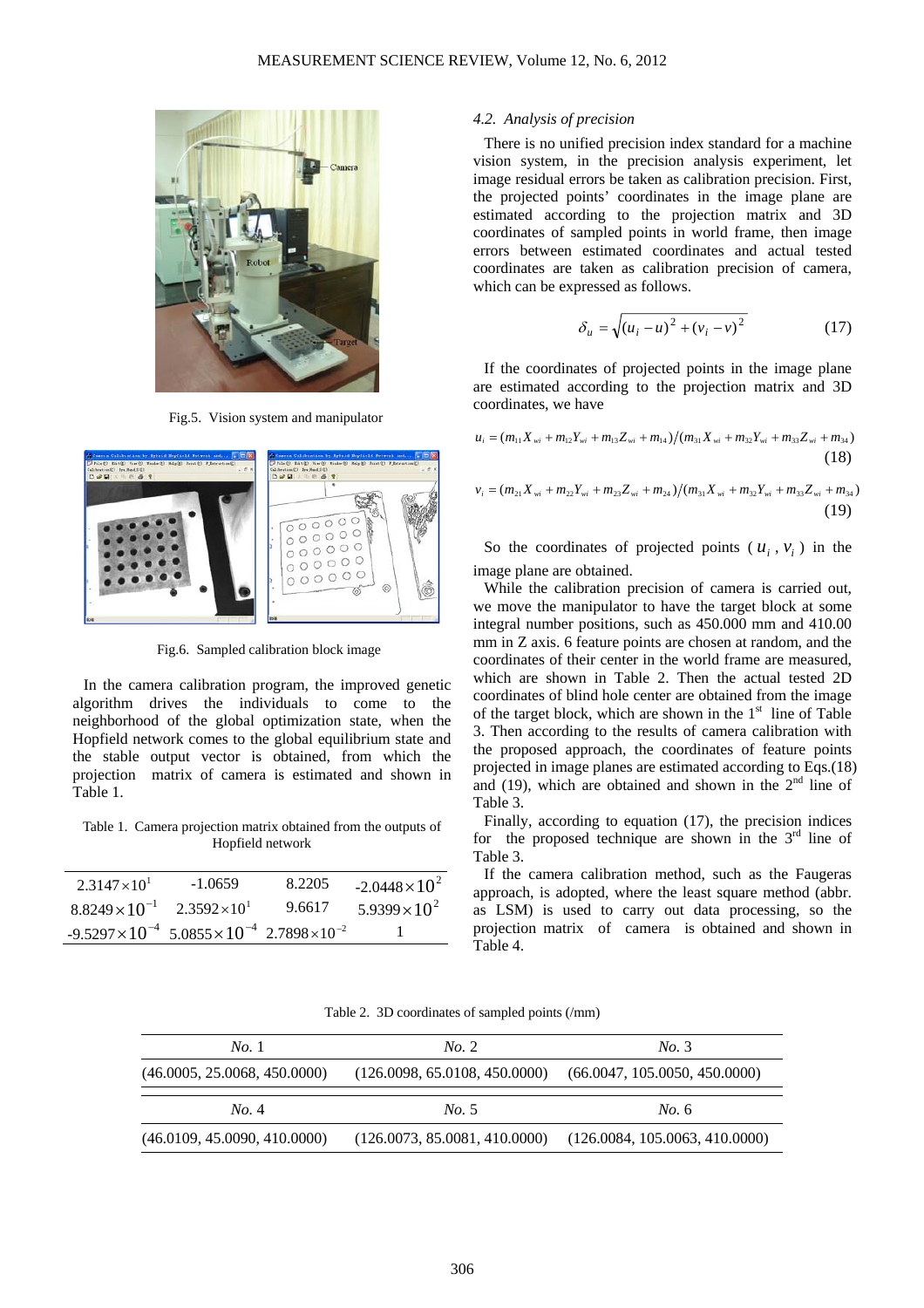|                                           | No.1                 | No. 2                | No. 3                |
|-------------------------------------------|----------------------|----------------------|----------------------|
| Tested coordinates                        | (335.1021, 411.9745) | (470.8410, 489.0109) | (362.4592, 551.9580) |
| Coordinates estimated by<br><b>HNNAGA</b> | (335.1915, 412.0574) | (470.9315, 489.0908) | (362.5461, 552.0439) |
| Image errors by<br><b>HNNAGA</b>          | 0.1219               | 0.1208               | 0.1222               |
| Coordinates estimated by<br><b>LSM</b>    | (335.2093, 412.0735) | (470.9493, 489.1098) | (362.5644, 552.0618) |
| Image errors by LSM                       | 0.1459               | 0.1467               | 0.1478               |
|                                           |                      |                      |                      |
|                                           | No. 4                | No. 5                | No. 6                |
| Tested coordinates                        | (336.7771, 455.5485) | (484.6368, 539.6602) | (482.5184, 577.3503) |
|                                           |                      |                      |                      |
| Coordinates estimated by<br><b>HNNAGA</b> | (336.8623, 455.6319) | (484.7281, 539.7426) | (482.6087, 577.4348) |
| Image errors by<br><b>HNNAGA</b>          | 0.1192               | 0.1229               | 0.1237               |
| Coordinates estimated by<br><b>LSM</b>    | (336.8810, 455.6483) | (484.7445, 539.7585) | (482.6259, 577.4490) |

Table 3. Coordinates of actual and solved, and precision index (/pixel)

Table 4. Projective matrix of camera obtained by LSM

| $2.3103 \times 10^{1}$                                                   | $-1.0654$ | 8.2013 | $-2.0316\times10^{2}$  |
|--------------------------------------------------------------------------|-----------|--------|------------------------|
| $8.8619\times10^{-1}$ $2.3540\times10^{1}$                               |           | 9.6391 | $5.9373 \times 10^{2}$ |
| $-9.4046 \times 10^{-4}$ 5.0298 $\times 10^{-4}$ 2.7834 $\times 10^{-2}$ |           |        | $\blacksquare$         |



Fig.7. Residual errors of image with two approaches

At the same time, in order to obtain the precision indices for the least square method, the 2D coordinates of space points projected on the image plane are estimated according to Eqs.(18) and (19) and shown in the  $4<sup>th</sup>$  line of Table 3; so the precision indices of calibration, i.e. the image residual errors are obtained and shown in the  $5<sup>th</sup>$  line of Table 3.

On the other hand, when the target block is located at two positions, such as 450.00mm and 410mm, the other 56 feature point coordinates besides the above 6 points are obtained too; and the precision indices are obtained for two calibration approaches, then all the precision indices, i.e. image residual errors, are plotted in one figure and shown in Fig.7.

As can be seen from Fig.7, the residual errors between the tested image coordinates and estimated coordinates are demonstrated and composed with two approaches. The maximum error and minimum image error are 0.1297 (pixel) and 0.1192 (pixel) with the proposed approach, respectively; and the maximum and minimum of the image residual errors are 0.1554 (pixel) and 0.1426 (pixel) with Faugeras's; and the average residual errors of the proposed approach and the least square method are 0.1254 (pixel) and 0.1504 (pixel), respectively.

#### 5. CONCLUSIONS AND FURTHER WORK

A novel approach for camera calibration based on hybrid Hopfield network and self-adaptive genetic algorithm is proposed in this paper. As opposed to other techniques, our main contributions are [3-7]:

Firstly, the Hopfield neural network is structured according to the normal equation derived from experiment data and physical model of camera, so the fitting algorithm of camera calibration is transformed into dynamic neural network. The energy function of Hopfield network always decreases along with its iteration. The projection matrix of camera is obtained from stable output vectors of the Hopfield network in the experiment when the global optimization solution is obtained. Second, an innovative genetic algorithm is proposed to get the global optimization solution, where the trajectory of individual and aggregation degree of colony are described with evolution speed factor and aggregation degree factor from longitudinal direction and lateral direction, respectively, so the cross-over probability  $p_c$  and mutation probability  $p_m$  are tuned dynamically according to the evolution speed factor and the aggregation degree factor.